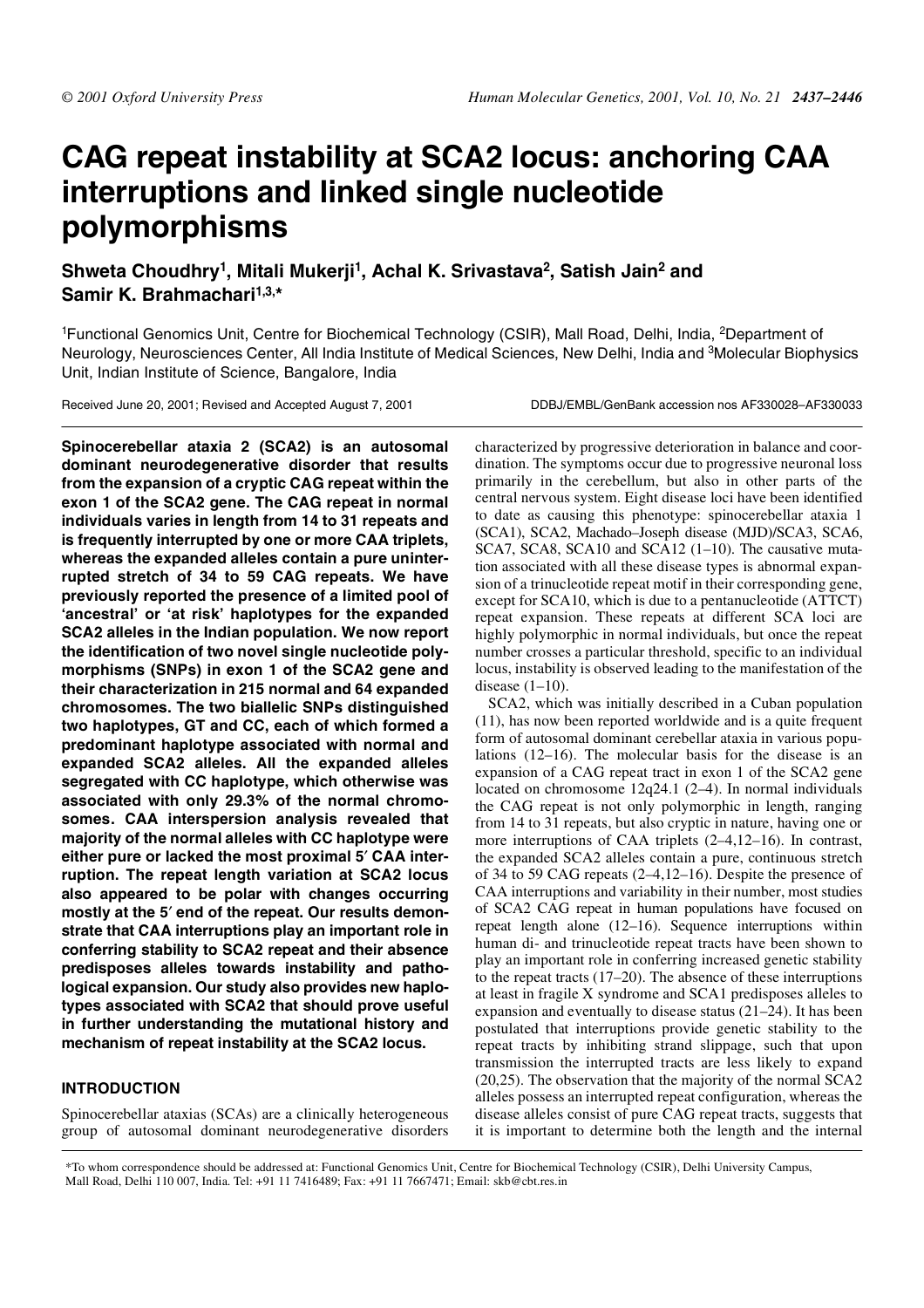

Figure 1. Schematic presentation of microsatellite markers and SNPs used for haplotype analysis. The top line depicts the positions of 25 exons of the SCA2 gene (34) and three microsatellite markers, D12S1333, D12S1672 and D12S1332. The second line shows the relative locations of two novel SNPs (**A** and **B**) and CAG repeat tract in exon 1 of the SCA2 gene. The first SNP (A) is located 177 bp upstream of the CAG repeat and is scored as either a G or C. The second SNP (B) is present 106 bp upstream of the SCA2 repeat tract and contains either a T or a C base. Both the polymorphisms are also shown in sequence context below the gene.

structure of SCA2 repeat alleles to evaluate their tendency for instability.

SCA2 has been shown to be the most frequent cause of dominantly inherited ataxia in the Indian population (16,26,27). Haplotype studies carried out using microsatellite markers flanking the SCA2 repeat have provided the support for a limited pool of 'ancestral' or 'at risk' haplotypes from which SCA2 disease chromosomes are derived in our population (16,28). In this paper, we report the identification and characterization of two novel single nucleotide polymorphisms (SNPs) in exon 1 of the human SCA2 gene. Using these polymorphic markers, we have extended our previous study of SCA2 in the Indian population (16) and investigated the role of various genetic factors such as repeat length, CAA interruption pattern and haplotype background in predisposing repeats towards instability and pathological expansion at the SCA2 locus. Based on our results we demonstrate that the instability of SCA2 CAG repeat alleles is likely to result from the absence of anchoring CAA interruptions.

# **RESULTS**

#### **Polymorphic markers around the SCA2 CAG repeat**

In order to amplify the SCA2 CAG repeat containing region by PCR we had designed and tested three primer sets on normal and SCA2 positive samples. Sequence analysis of the PCR products obtained using one of these primer sets, SCA2-FP3 and SCA2-RP3 (Materials and Methods), revealed two novel intragenic, biallelic SNPs in exon 1 of the human SCA2 gene. The two SNPs were at nucleotide positions 481 and 552 in the human SCA2 mRNA sequence (GenBank accession no. U70323; www.ncbi.nlm.nih.gov/Genbank/). The first polymorphic site, as shown in Figure 1A, had either a G or a C base and was 177 bp upstream of the polymorphic CAG repeat stretch (SNP database reference SNP Id no. 695871; www.ncbi.nlm.nih.gov/SNP/). The second polymorphic site (Fig. 1B) was situated 106 bp upstream of the CAG repeat tract and contained either a T or a C base (SNP database reference SNP Id no. 695872). While the first substitution changes the amino acid sequence from valine to leucine, the second substitution is neutral.

#### **SNPs and SCA2 CAG repeat length**

We analyzed the two SNPs and the SCA2 CAG repeat length polymorphism in 215 normal and 64 expanded chromosomes. The phases of the two SNP alleles were determined based on their segregation pattern (Materials and Methods). Although four haplotypes are possible with two biallelic polymorphic systems, only two were observed: GT or CC haplotype. No GC or CT haplotype was detected in any sample, suggesting that either these haplotypes are very rare or G, T and C, C are exclusively linked to each other. The frequency of each SNP haplotype and its association with CAG repeat number is summarized in Table 1. In 215 normal chromosomes analyzed, the GT and the CC haplotypes were represented in 70.7 and 29.3%, respectively. Since only ∼8% of the normal chromosomes at SCA2 locus contain CAG repeat number other than 22, we also compared the frequency distribution of the SNP haplotypes in chromosomes with 22 repeats and chromosomes having other than 22 repeats. Both these CAG repeat categories were significantly different (Fisher's exact test,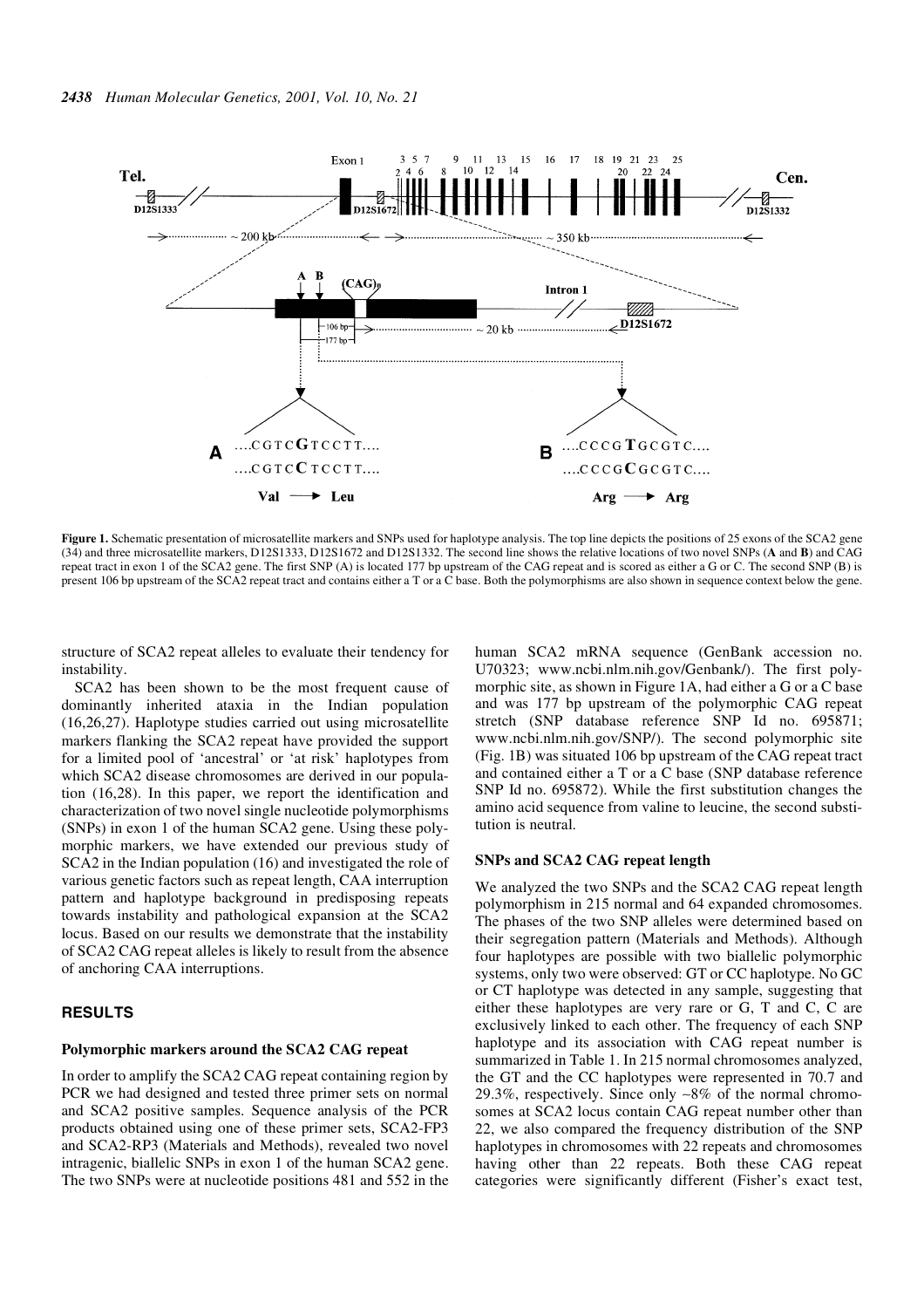**Table 1.** Frequency distribution of SNP haplotypes in normal and expanded SCA2 chromosomes

| CAG repeat length               | n   | Percentage GT<br>haplotype (n) | Percentage CC<br>haplotype (n) |
|---------------------------------|-----|--------------------------------|--------------------------------|
| <b>Normal</b> (18–30 repeats)   | 215 | 70.7% (152)                    | $29.3\%$ (63)                  |
| Repeats $(= 22)$                | 175 | 70.9% (124)                    | $29.1\%$ (51)                  |
| Repeats (other than 22)         | 31  | $22.6\%$ (7)                   | 77.4% (24)                     |
| <b>Expanded</b> (35–48 repeats) | 64  | $0.0\%$ (0)                    | $100\%$ (64)                   |

 $P = 0.0000$  for the two SNP haplotypes, the chromosomes with CC haplotype being much more frequent in the group with repeat other than  $22(77.4\%)$  than with  $22$  repeats  $(29.1\%)$ (Table 1). Further studies revealed a highly significant difference  $(\chi^2 = 99.40, P < 0.0001)$  in the distribution of the two SNP haplotypes between the normal and the expanded SCA2 chromosomes (Table 1). All the expanded chromosomes segregated with CC allele showing that disease chromosomes are in complete association with CC haplotype.

## **Association of SNP haplotype and flanking microsatellite markers**

A common disease haplotype has been observed for Indian SCA2 pedigrees using flanking microsatellite markers D12S1333, D12S1672 and D12S1332 (locations shown in Fig. 1) (16,28). In order to examine the association between the microsatellite markers and the SNP alleles, the haplotype analysis was carried out in 17 SCA2 pedigrees and 200 normal control chromosomes. The disease haplotype segregating in each of the 17 pedigrees is shown in Table 2. A marked association was observed between the disease locus and the SNP haplotype, with all the disease chromosomes segregating with CC haplotype. Strong association was also observed between SCA2 and allele 1 (225 bp) at D12S1333 locus, alleles 3 (281 bp) and 4 (283 bp) at D12S1672 locus and allele 8 (208 bp) at D12S1332 locus (Table 3). The haplotype 1-3-8 for markers D12S1333, D12S1672 and D12S1332 was associated with SCA2 expansion in six and the truncated haplotype 1-3 for markers D12S1333 and D12S1672 in 11 out of 17 SCA2 families studied (Table 3).

A significant difference in the frequency distribution of the microsatellite alleles associated with SCA2 expansion mutation was observed for the normal chromosomes when grouped by SNP haplotype (Table 4). For example, allele 1 of D12S1333 marker was significantly (Fisher's exact test,  $P = 0.0033$  over-represented in normal chromosomes with CC haplotype (25%) than with GT haplotype (7%). Similarly allele 3 of D12S1672 marker was present in much higher frequency in CC chromosomes (44%) compared with GT (3%). Despite a significant association of allele 8 at D12S1332 locus with disease chromosomes, no apparent difference was observed between the frequency distribution of this allele in GT (8%) and CC (7%) chromosomes. The truncated haplotype 1-3, which accounted for ~65% of the SCA2 families, was associated with only two (2%) control chromosomes, both having CC haplotype (Table 4 ).

**Table 2.** Haplotype analysis of SCA2 pedigrees

| Pedigree | SNP haplotype D12S1333 |              | D12S1672       | D12S1332 |
|----------|------------------------|--------------|----------------|----------|
| AT006    | CC                     | 1            | 3              | 8        |
| AT009    | CC                     | $\mathbf{1}$ | 3              | 8        |
| AT010    | CC                     | $\mathbf{1}$ | 3              | 6        |
| AT024    | CC                     | $\mathbf{1}$ | 3              | 5        |
| AT027    | CC                     | $\mathbf{1}$ | 3              | 8        |
| AT031    | CC                     | 1            | 3              | 5        |
| AT038    | CC                     | 1            | 3              | 8        |
| AT048    | CC                     | $\mathbf{1}$ | 3              | 8        |
| AT049    | CC                     | $\mathbf{1}$ | 3              | 8        |
| AT056    | CC                     | $\mathbf{1}$ | 3              | 6        |
| AT092    | CC                     | $\mathbf{1}$ | 3              | 7        |
| AT017    | CC                     | $\mathbf{1}$ | $\overline{4}$ | 5        |
| AT029    | CC                     | $\mathbf{1}$ | $\overline{4}$ | 5        |
| AT052    | CC                     | $\mathbf{1}$ | $\overline{4}$ | 8        |
| AT077    | CC                     | $\mathbf{1}$ | $\overline{4}$ | 5        |
| AT041    | CC                     | $\mathbf{1}$ | 5              | 5        |
| AT064    | CC                     | 3            | $\overline{4}$ | 5        |

Seventeen unrelated SCA2 pedigrees of Indian origin were typed using SNPs and microsatellite markers. Some parts of this table are derived from previously reported studies (16).

D12S1333: allele 1 = 225 bp, allele 3 = 229 bp; D12S1672: allele 3 = 281 bp, allele  $4 = 283$  bp, allele  $5 = 285$  bp; D12S1332: allele  $5 = 202$  bp, allele  $6 = 204$  bp, allele  $7 = 206$ , allele  $8 = 208$  bp.

# **SNP haplotype and CAA interruption pattern**

In order to assess the allelic diversity at SCA2 locus and to determine the effect of CAA interruptions on repeat stability, 215 normal and 64 expanded chromosomes were analyzed for the interruption pattern of CAA triplets within the SCA2 CAG repeat tract. Considerable variation was observed in the cryptic nature of the SCA2 repeat in normal chromosomes (Table 5). Two interruption patterns  $(CAG)_{8}CAA(CAG)_{4}CAA(CAG)_{8}$  or  $8+4+8$  and  $(CAG)_{13}CAA(CAG)_{8}$  or 13+8 (Materials and Methods for nomenclature) were observed most frequently, accounting for 70.7% (152/215) and 20.5% (44/215) alleles, respectively. Among 215 control chromosomes, 157 (73.0%) had two CAAs, 53 (24.7%) had one CAA, four (1.8%) were devoid of interruptions and one (0.5%) had three CAA interruptions. When both the repeat length and the CAA interruption pattern were considered, the heterozygosity at SCA2 locus was much higher (51%) for our sample set compared with 13% based on repeat length alone. While 98% (211/215) of the normal chromosomes had an interrupted repeat configuration, sequence analysis of 64 expanded SCA2 alleles revealed a homogeneous, uninterrupted CAG repeat stretch.

A marked split was observed in the number and the pattern of CAA interruptions between the chromosomes with GT and CC haplotype (Fig. 2). Ninety-eight percent (149/152) of the chromosomes with GT haplotype had two or more CAA interruptions while 86% (54/63) of the CC chromosomes had either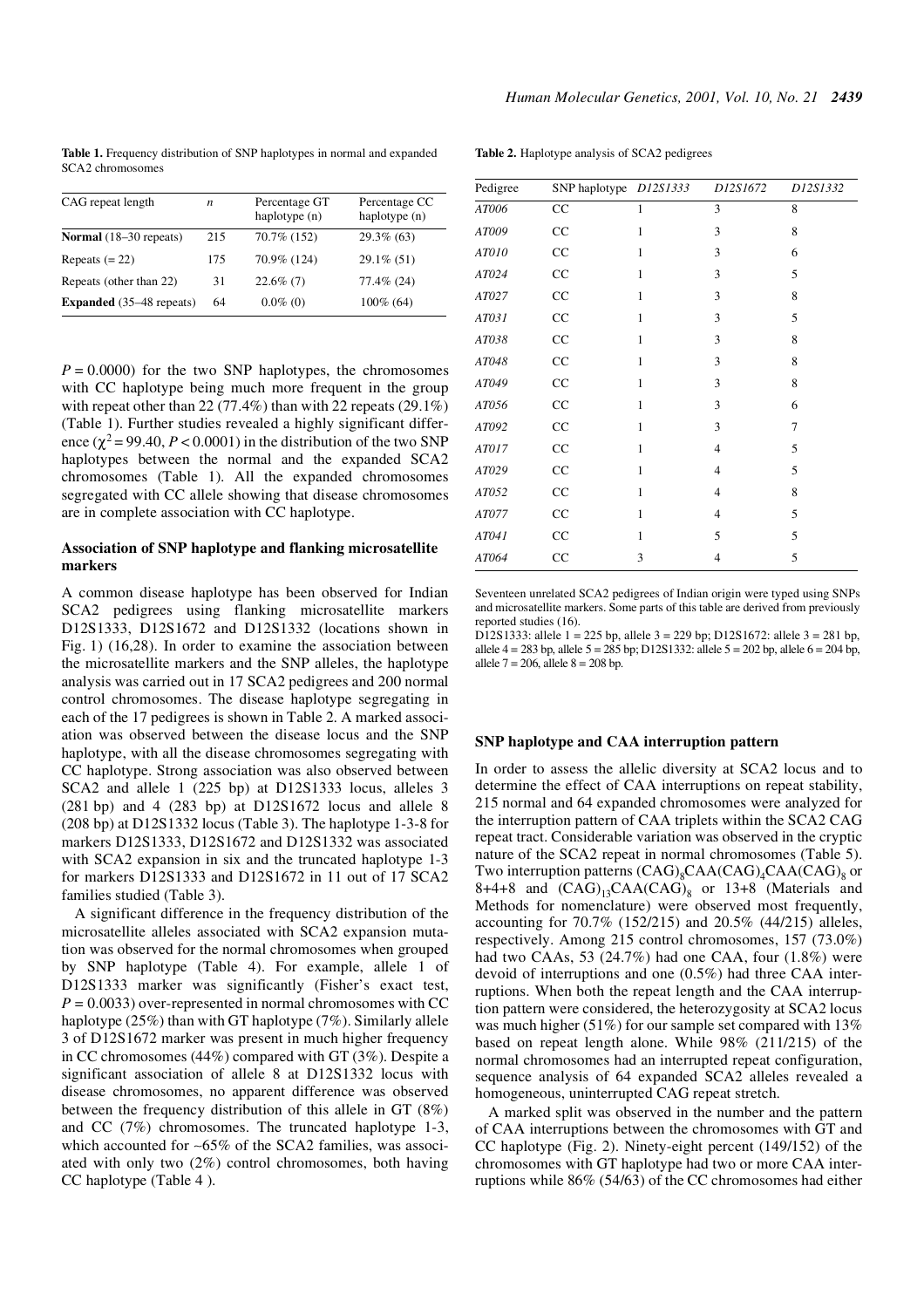

**Figure 2.** Distribution of CAA triplets in the SCA2 CAG repeat tract of 215 normal chromosomes. CAG repeats are represented by open circles and CAA interruptions are represented by closed circles. Alleles are grouped by SNP haplotype and are arranged in ascending order of the repeat length.

one or were devoid of CAA interruption (Fig. 2). This difference in the number of interruptions present within the CAG repeat tracts of chromosomes with GT and CC haplotype is statistically quite significant ( $\chi^2$  = 150.122, *P* < 0.0001). The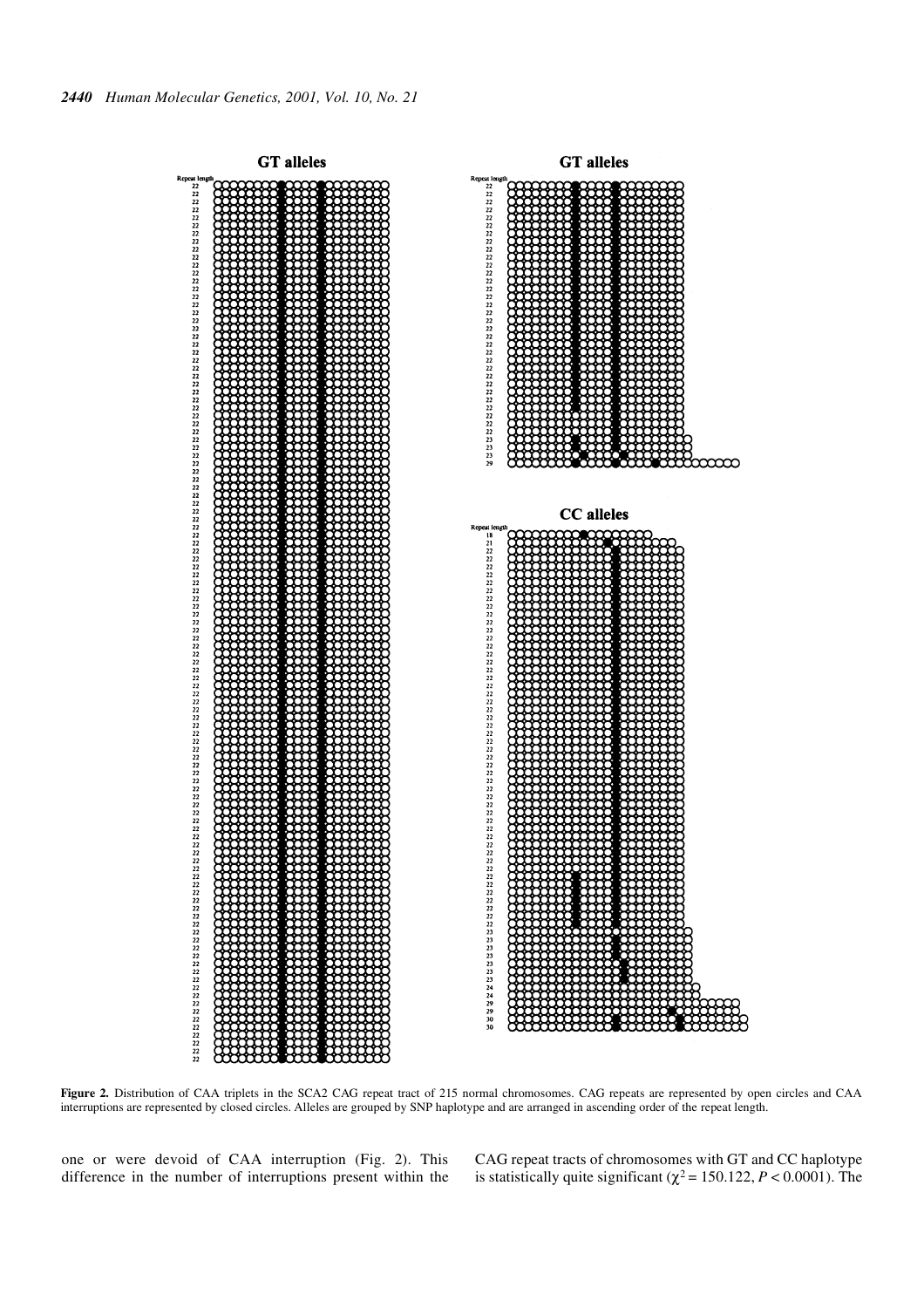| Marker                            | Allele           | Patients (frequency) | Controls (frequency) | $P$ -value | Association |
|-----------------------------------|------------------|----------------------|----------------------|------------|-------------|
| D12S1333                          |                  | 16/17(0.94)          | 25/200 (0.13)        | 0.0000     | Positive    |
|                                   | 3                | 1/17(0.06)           | 2/200(0.01)          | 0.2269     |             |
| D <sub>12</sub> S <sub>1672</sub> | 3                | 11/17(0.65)          | 30/200(0.15)         | 0.0013     | Positive    |
|                                   | 4                | 5/17(0.29)           | 10/200(0.05)         | 0.0077     | Positive    |
|                                   | 5                | 1/17(0.06)           | 12/200(0.06)         | 1.0000     |             |
| D12S1332                          | 5                | 7/17(0.41)           | 61/200(0.30)         | 0.6164     |             |
|                                   | 6                | 2/17(0.12)           | 25/200 (0.12)        | 1.0000     |             |
|                                   | 7                | 1/17(0.06)           | 43/200 (0.22)        | 0.3248     |             |
|                                   | 8                | 7/17(0.41)           | 16/200(0.08)         | 0.0035     | Positive    |
| Truncated haplotypes              |                  |                      |                      |            |             |
| SNP haplotype                     | CC               | 17/17 (1.00)         | 63/215 (0.29)        | 0.0014     | Positive    |
| D12S1333-SNP                      | $1-CC$           | 16/17(0.94)          | 6/83(0.07)           | 0.0000     | Positive    |
| D12S1333-SNP-D12S1672             | $1-CC-3$         | 11/17(0.65)          | 2/83(0.02)           | 0.0000     | Positive    |
| D12S1333-SNP-D12S1672-D12S1332    | $1 - CC - 3 - 8$ | 6/17(0.35)           | 1/83(0.01)           | 0.0003     | Positive    |

**Table 3.** Linkage disequilibrium between polymorphic markers and SCA2 mutation

Association between marker alleles and SCA2 mutation was determined by Fisher's exact test. Alleles (or haplotypes) showing linkage disequilibrium with SCA2 mutation are indicated as positive  $(P$ -value < 0.01).

| Table 4. Associations between microsatellite alleles and SNP haplotypes |  |  |  |
|-------------------------------------------------------------------------|--|--|--|
|-------------------------------------------------------------------------|--|--|--|

| Marker                            | Allele | Controls with GT<br>haplotype (frequency) | Controls with CC<br>haplotype (frequency) | P-value |
|-----------------------------------|--------|-------------------------------------------|-------------------------------------------|---------|
| D <sub>12</sub> S <sub>1333</sub> | 1      | 10/141(0.07)                              | 15/59(0.25)                               | 0.0033  |
|                                   | 3      | 1/141(0.007)                              | 1/59(0.02)                                | 0.5069  |
| D <sub>12</sub> S <sub>1672</sub> | 3      | 4/141(0.03)                               | 26/59 (0.44)                              | 0.0000  |
|                                   | 4      | 3/141(0.02)                               | 6/59(0.10)                                | 0.0274  |
|                                   | 5      | 2/141(0.01)                               | 10/59(0.17)                               | 0.0003  |
| D12S1332                          | 5      | 45/141 (0.32)                             | 16/59 (0.27)                              | 0.7468  |
|                                   | 6      | 19/141 (0.13)                             | 6/59(0.10)                                | 0.6466  |
|                                   | 7      | 28/141 (0.20)                             | 15/59 (0.25)                              | 0.4721  |
|                                   | 8      | 12/141 (0.08)                             | 4/59(0.07)                                | 0.7507  |

The frequency distribution of normal control chromosomes with GT and CC haplotypes for the microsatellite marker alleles associated with expanded chromosomes in SCA2 pedigrees (Table 3). The alleles, which showed strong linkage disequilibrium with SCA2 expansion mutation, are indicated in bold and are discussed in the text.

first 5′ CAA interruption was observed at the triplet position 9 and the second at position 14 in 97.4% (148/152) of the GT chromosomes. In contrast, 73.0% (46/63) of the chromosomes with CC haplotype had their first 5' interruption at position 14 indicating the absence of the most proximal 5′ CAA interruption.

### **Polar variation within the SCA2 repeat**

Based on the most common SCA2 repeat substructure  $(CAG)_8CAA(CAG)_4CAA(CAG)_8$ , the SCA2 repeat stretch was divided into three continuous CAG repeat tracts: a 5′ CAG repeat tract proximal to the first interruption, a middle tract bordered by two interruptions and a 3′ tract, distal to the last interruption. For alleles with a single CAA interruption, the number of uninterrupted CAG repeat tracts was reduced to two: a 5′ and a 3′ portion. When the number of interruptions was greater than two, alleles were considered to possess two or more middle tracts of CAG repeats.

In order to determine which of these repeat tracts display the length polymorphism seen in normal chromosomes, we sequence analyzed SCA2 normal chromosomes containing a spectrum of repeat sizes. A total of 22 distinct allele types were identified based on repeat length and CAA interruption pattern (Fig. 3). A continuous, uninterrupted CAG repeat configuration was observed on six allele types with CAG repeat length ranging from 16 to 29 and all having CC haplotype. For the remaining 16 interrupted allele types, the 5′ tract of pure repeats was much more variable (range 5–22 repeats) than either the middle (range 4–7) or the 3′ tract (range 8–13 repeats), indicating that for different size SCA2 alleles the vast majority of repeat length variability has occurred at the 5′ end of the repeat (Fig. 3).

#### **Origin of the SNP alleles**

To further determine the ancestral status of the two SNPs and to compare the SCA2 CAG repeat organization, we tested them in chimpanzee (GenBank accession no. AF330028; www.ncbi.nlm.nih.gov/Genbank/), gorilla (accession no. AF330029) and various Old World monkeys: langur (accession no. AF330030), rhesus monkey (accession no. AF330031), baboon (accession no. AF330032) and bonnet macaque (accession no. AF330033). The region containing the SNPs and the CAG repeat tract was conserved in evolution. The primer set used to detect these polymorphic sites in the human genome also amplified comparative DNA fragments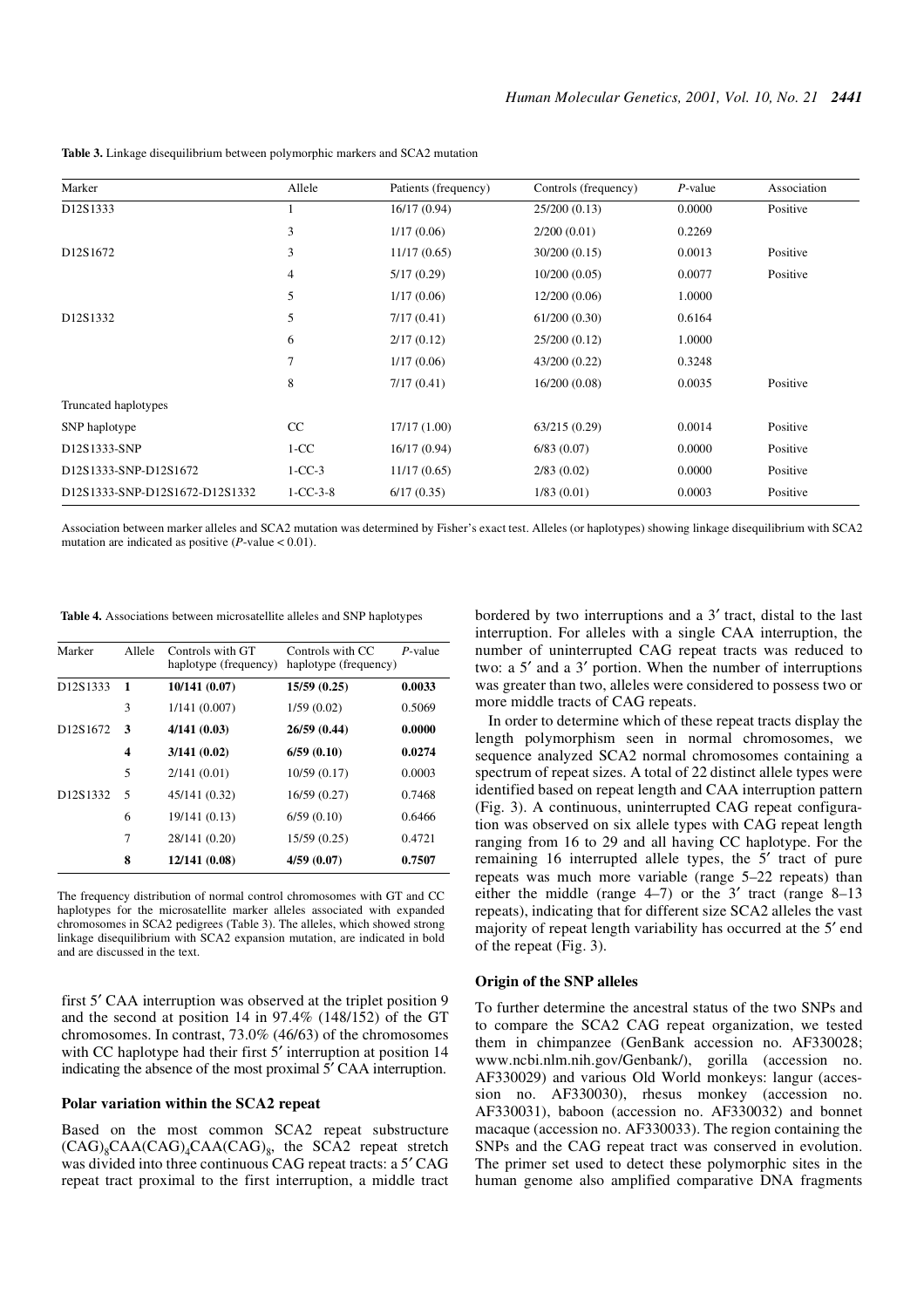| CAG repeat<br>length | Allele type  | CAA interruption pattern<br>within CAG repeat | SNP haplotype |
|----------------------|--------------|-----------------------------------------------|---------------|
| CC alleles           |              |                                               |               |
| 14                   | $5 + 8$      | 00000000000000                                | CC            |
| 16                   | 16           | 000000000000000                               | $_{\rm CC}$   |
| 17                   | $8 + 8$      | <b>aaaaaanoo aaaaa</b>                        | CC            |
| 18                   | $9 + 8$      | <b>aaaaaaan aaaaa</b>                         | $_{\rm CC}$   |
| 19                   | 19           | aaaaaaaaaaaa                                  | $_{\rm CC}$   |
| 20                   | 20           | aaaaaaaaaaaaaa                                | CC            |
| 21                   | $12 + 8$     | <b>aaaaaaaaaacoocaaa</b>                      | $_{\rm CC}$   |
| 22                   | $13 + 8$     | <b>aaaaaaaaaaaacaaaa</b>                      | CC            |
| 23                   | $13+9$       | <b>aaaaaaaaaaaaaa</b>                         | CC.           |
| 23                   | $14 + 8$     | <b>aaaaaaaaaaaaaa</b>                         | $_{\rm CC}$   |
| 23                   | 23           | <u> aaaaaaaaaaaaaaaaa</u>                     | CC            |
| 24                   | 24           |                                               | CC            |
| 25                   | $16 + 8$     | <b>aaaaaaaaaaaaa caaaaa</b>                   | <b>CC</b>     |
| 29                   | $20 + 8$     | <b>aaaaaaaaaaaaaaaaaacaa</b> a                | $_{\rm CC}$   |
| 29                   | 29           | aaaaaaaaaaaaaaaaaaa                           | CC            |
| 30                   | $13 + 7 + 8$ | <b>aaaaaaaaaamoo aaaaaaaa</b>                 | CC            |
| 31                   | $22 + 8$     | <u> aaaaaaaaaaaaaaaaaaaaaaaaa</u>             | CC            |
| <b>GT</b> alleles    |              |                                               |               |
| 22                   | $8+4+8$      | <b>aaaaaan aan aan aan a</b>                  | GT            |
| 23                   | $8 + 4 + 9$  | <b>aaaaaaccaaccaaccaaa</b>                    | GT            |
| 23                   | $9+4+8$      |                                               | GT            |
| 27                   | $13 + 13$    | <b>aaaaaaaaaaaaaa</b> aaaaa                   | <b>GT</b>     |
| 29                   | $8+4+4+10$   | <b>aaaaaacoo aanoo aanoo aanaan</b>           | GT            |
|                      |              |                                               |               |

**Figure 3.** CAA interruption pattern of various lengths of SCA2 repeat. Open circles represent CAG triplets while closed circles represent CAA interruptions. Alleles are grouped by SNP haplotype and are arranged by increasing overall repeat length.

from the genomes of other non-human primates. The CAG repeat length, the repeat substructure and the SNP haplotype of all the samples analyzed is shown in Figure 4. The CAG repeat tracts were not only polymorphic in length but were also interrupted by varying number of CAA triplets. The CCG triplets adjacent to the CAG repeats were also found to be polymorphic and their number varied from one to six in various species examined. All the samples studied had CC haplotype (Fig. 4), suggesting that CC represents the ancestral form in mammalian evolution.

## **DISCUSSION**

We have identified and characterized two novel SNPs in exon 1 of the human SCA2 gene. Two haplotypes distinguished by these two SNP markers, GT and CC, were represented in 70.7 and 29.3% of the normal SCA2 chromosomes, respectively. In contrast, all the disease chromosomes examined in our sample set shared a common CC haplotype. Haplotype studies performed using these SNP markers and linked microsatellites indicated major founder effects in the origin of expanded SCA2 alleles in the Indian population, with a subset of normal chromosomes with CC haplotype predisposed to undergo subsequent expansion. This linkage disequilibrium of SCA2 expanded alleles to CC haplotype suggests that these SNPs are likely to be linked to *cis* acting factors that directly influence repeat stability. Therefore, we used these SNPs to examine various genetic factors, such as total repeat length, CAA interruption pattern and haplotype background, which might contribute to repeat instability and expansion at SCA2 locus.

Sequence analysis of SCA2 CAG repeat for the presence of interrupting CAA triplets revealed that 98% of the normal alleles are interrupted by one or more CAA interruptions, whereas all the expanded alleles contain uninterrupted CAG repeats. Ninety-eight percent of the normal chromosomes with GT haplotype had two or more CAA interruptions with 8+4+8 as the common interspersion pattern. Interestingly, the CC haplotype seen on 100% of the expanded chromosomes was present on normal chromosomes, 86% having single or no CAA interruptions and 13+8 as the most common repeat configuration. This data suggests that the chromosomes with CC haplotype either lack the most proximal CAA interruption or have a tendency for recurrent loss of 5′ CAA triplet by a mechanism which tends to preserve the overall length of the repeat. It has been postulated that a minimal length of pure repeats is required to initiate instability at a repeat locus. The presence of interruptions breaks the repeat into smaller repeat tracts and thus protects it from instability by reducing the length of continuous uninterrupted repeats. There is evidence in the case of SCA1 and fragile X syndrome that larger uninterrupted repeats are more likely to expand than cryptic repeats (21–24). This is also true for dinucleotide repeats where the degree of polymorphism for a repeat locus is generally proportional to the length of the perfect repeat (20). The protective mechanism of interruptions may very well be due to their ability to impair slippage between the complementary strands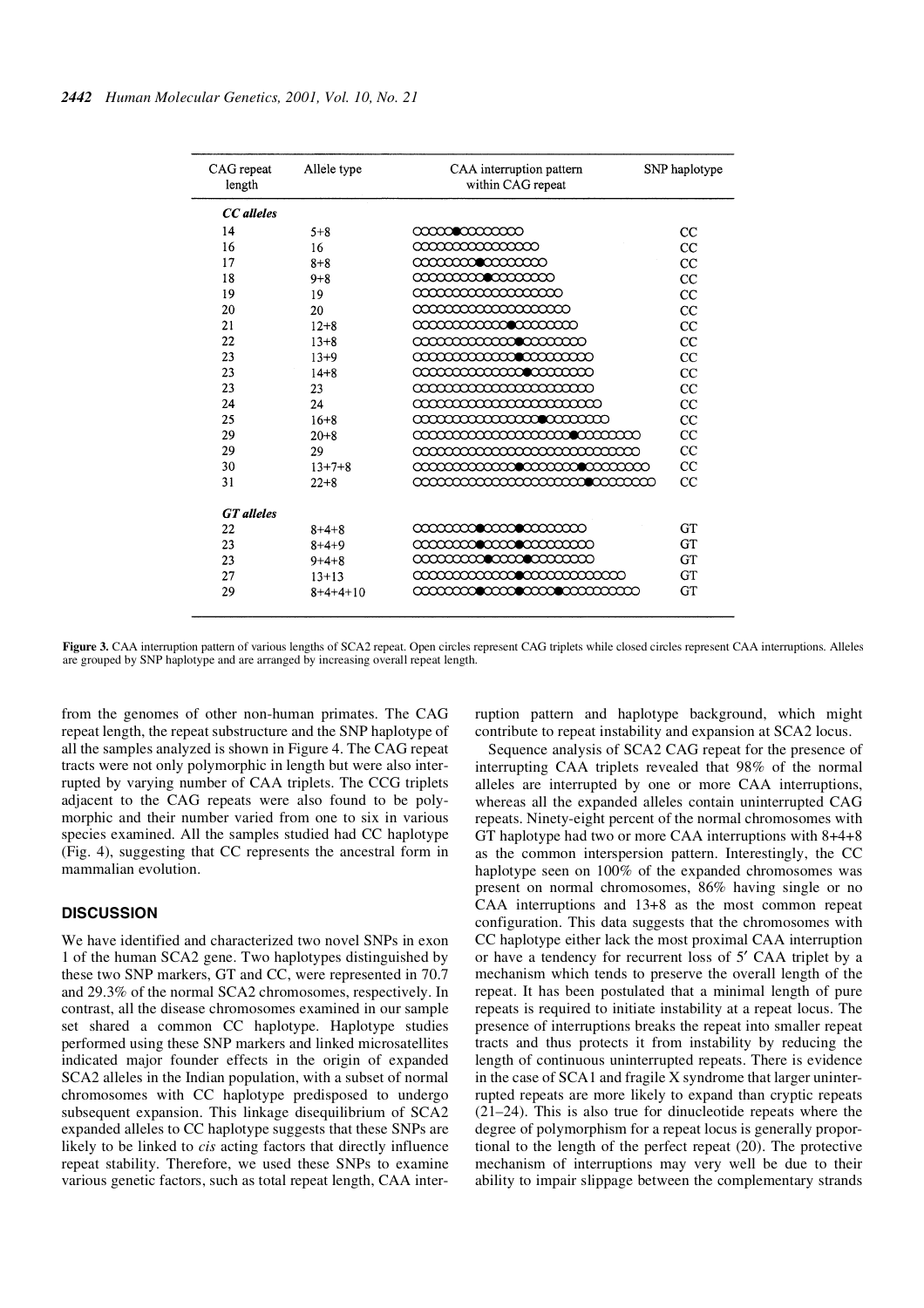| Primates                     | CAG repeat<br>length | Repeat substructure    | SNP haplotype |
|------------------------------|----------------------|------------------------|---------------|
| Chimpanzee:                  |                      |                        |               |
| 1.                           | 27                   |                        | CC            |
| 2.                           | 27                   |                        | CC            |
|                              |                      |                        |               |
| Gorilla:                     |                      |                        |               |
| 1.                           | 18                   |                        | CC            |
| 2.                           | 18                   |                        | CC            |
|                              |                      |                        |               |
| Langur:                      |                      |                        |               |
| 1.                           | 24                   |                        | CC            |
| 2.                           | 25                   |                        | $_{\rm CC}$   |
| 3.                           | 25                   |                        | $_{\rm CC}$   |
| 4.                           | 25                   |                        | $_{\rm CC}$   |
|                              |                      |                        |               |
| Baboon:                      |                      |                        |               |
| 1.                           | 15                   |                        | СC            |
| 2.                           | 15                   |                        | CC            |
| 3.                           | 15                   |                        | CC            |
| 4.                           | 19                   |                        | CC            |
|                              |                      |                        |               |
| <b>Rhesus Monkey:</b>        |                      |                        |               |
| 1.                           | 16                   |                        | CС            |
| 2.                           | 16                   |                        | $_{\rm CC}$   |
| 3.                           | 16                   |                        | СC            |
| 4.                           | 17                   |                        | CC            |
|                              |                      |                        |               |
| <b>Bonnet Macaque:</b><br>1. | 14                   |                        | $_{\rm CC}$   |
| 2.                           | 14                   |                        | $_{\rm CC}$   |
| 3.                           | 14                   |                        | CC            |
| 4.                           | 14                   |                        | CC            |
| 5.                           | 14                   |                        | $_{\rm CC}$   |
| 6.                           | 14                   |                        | $_{\rm CC}$   |
| 7.                           | 14                   |                        | $_{\rm CC}$   |
| 8.                           | 14                   |                        | $_{\rm CC}$   |
| 9.                           | 14                   |                        | $_{\rm CC}$   |
| $10$                         | 14                   |                        | $_{\rm CC}$   |
| 11.                          | 14                   |                        | $_{\rm CC}$   |
| 12                           | 14                   |                        | $_{\rm CC}$   |
| $13$                         | 14                   |                        | $_{\rm CC}$   |
| $14$                         | 14                   |                        | $_{\rm CC}$   |
| 15                           | 14                   |                        | CC            |
| $16.$                        | 14                   |                        | CC            |
| $17$                         | 15                   |                        | $_{\rm CC}$   |
| $18$                         | 15                   | <b>aaasexaaaaaas</b>   | $_{\rm CC}$   |
| 19.                          | 16                   | <b>aaanomaa</b> aaaaaa | $_{\rm CC}$   |
| $20$                         | 16                   |                        | $_{\rm CC}$   |
|                              |                      |                        |               |

Figure 4. CAG repeat length, repeat substructure and SNP haplotype in non-human primates. Open circles represent CAG triplets; dark circles represent CAA interruptions and hatched circles represent CCG triplets adjacent to the CAG repeat tract.

(25). Thus, absence of 5′ CAA interruption in chromosomes with CC haplotype might represent one of the factors contributing to repeat instability presumably because only a single event will be required to create a perfect CAG repeat and hence predispose to expansion. A recent report by Costanzi-Porrini *et al.* (29) of two patients with SCA2 phenotype and having an interrupted 34 CAG repeat allele with configuration 24+8, suggests that the loss of all interruptions is not absolutely necessary for repeat expansion. A slow sequential lengthening of 5′ repeat tract in alleles lacking the most proximal CAA interruption can also result in expansion to pathological range at the SCA2 locus. Therefore, predisposition towards repeat instability and expansion in SCA2 appears correlated not strictly to the repeat length but rather to the purity of the repeat.

The polar variation in SCA2 repeat is similar to that observed for CGG repeats in fragile X syndrome and in hypervariable human and murine minisatellite loci where allele diversity is largely determined by sequence changes at one end of the repeat array (22,23,30). Unlike fragile X syndrome where the majority of the changes occur in the most 3' tract (22,23), the 5′ tract (relative to the orientation of transcription) of SCA2 CAG repeat was found to be more variable. The observed polar variation among SCA2 alleles demonstrates that the replication slippage is a frequent event in the 5′ portion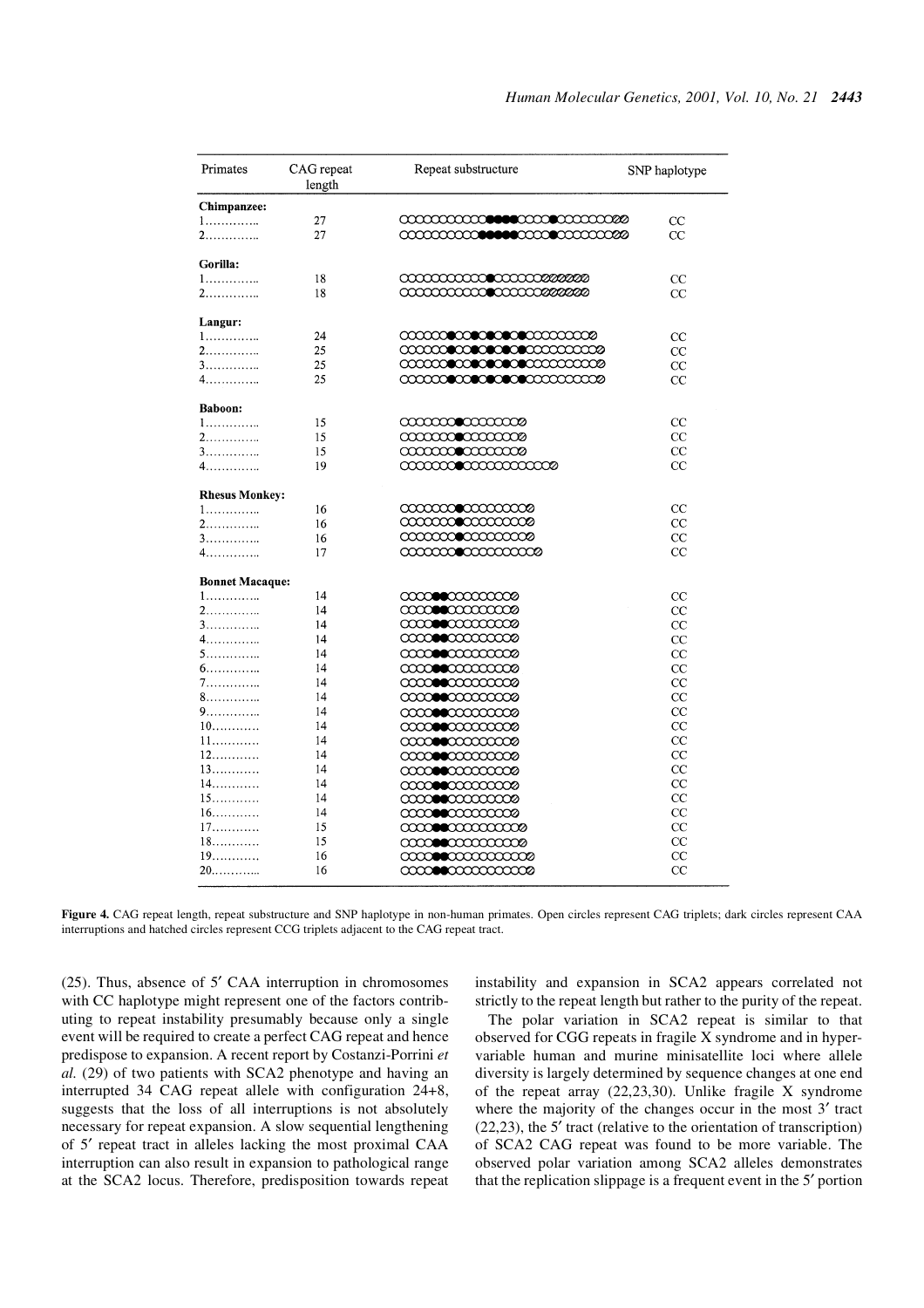|  |  |  |  |  | Table 5. SCA2 repeat interruption patterns |
|--|--|--|--|--|--------------------------------------------|
|--|--|--|--|--|--------------------------------------------|

| Repeat length                            | Repeat<br>substructure | No. of CAAs    | No. of<br>chromosomes<br>(frequency) |
|------------------------------------------|------------------------|----------------|--------------------------------------|
| 18                                       | $9 + 8$                | $\mathbf{1}$   | 1(0.005)                             |
| 21                                       | $12 + 8$               | 1              | 1(0.005)                             |
| 22                                       | $8 + 4 + 8$            | $\overline{c}$ | 152 (0.707)                          |
| 22                                       | $13 + 8$               | 1              | 44(0.205)                            |
| 23                                       | $9+4+8$                | $\overline{2}$ | 1(0.005)                             |
| 23                                       | $8+4+9$                | $\overline{2}$ | 2(0.009)                             |
| 23                                       | $13+9$                 | $\mathbf{1}$   | 3(0.014)                             |
| 23                                       | $14 + 8$               | $\mathbf{1}$   | 3(0.014)                             |
| 23                                       | 23                     | $\Omega$       | 1(0.005)                             |
| 24                                       | 24                     | $\mathbf{0}$   | 2(0.009)                             |
| 29                                       | $8+4+4+10$             | 3              | 1(0.005)                             |
| 29                                       | $20 + 8$               | $\mathbf{1}$   | 1(0.005)                             |
| 29                                       | 29                     | $\mathbf{0}$   | 1(0.005)                             |
| 30                                       | $13 + 7 + 8$           | $\overline{2}$ | 2(0.009)                             |
| Total number of chromosomes $(n)$<br>215 |                        |                |                                      |

The interruption patterns of SCA2 CAG repeat alleles and the frequency of their occurrence among 215 randomly selected normal chromosomes. CAA interruption patterns have been abbreviated. A plus sign represents a CAA and the number denotes the uninterrupted CAG repeats (Materials and Methods). The alleles are arranged in ascending order of repeat length.

of the CAG repeat and supports the hypothesis that it is the lack of the most proximal 5′ CAA interruption that acts to destabilize the CAG repeat region and results in the highest variability of pure repeat lengths at 5′ end. The observed variability within the continuous tract of CAG repeats and the fact that changes involve differences in multiples of 3 bp clearly favors slipped strand mispairing as the most likely mechanism of repeat length variability at the SCA2 locus (31). Unequal sister chromatid exchange and gene conversions have also been proposed as a mechanism of repeat length variability (32). However, if these were the dominant mode of repeat length variation for SCA2 repeats then one might expect larger alleles to contain three or more CAAs as they are constructed in a cassette like arrangement by conversion or unequal cross over. Such alleles have been observed but appear to be rare (Table 5 and Fig. 2).

Analysis of comparative DNA fragments from the genome of other non-human primates gave insight into the evolutionary history of SCA2 CAG repeat with CC haplotype representing the ancestral form in mammalian evolution. The absence of two other haplotypes (GC and CT) among the four possible combinations (GT, CC, GC and CT) suggests that the mutation from C to G and C to T creating the GT allele might have occurred simultaneously and this new haplotype GT, either through selection (repeat stability) or genetic drift, became the more common allele associated with normal SCA2 chromosomes in our population.

In summary, we report here a very comprehensive study of the factors that may drive variability and ultimately repeat instability at the SCA2 locus. Two newly characterized SNPs, the closest of the surrounding markers to the SCA2 CAG repeat, showed a complete association of expansion mutation with CC haplotype in our population. The identification of a common CC haplotype for disease chromosomes facilitated the characterization of the factors involved in repeat instability at the SCA2 locus. Based on our data we demonstrate that CAA interruptions play a pivotal role in restricting mutability at the SCA2 locus and that their absence predisposes the alleles to expansion. However, larger surveys of SCA2 repeat substructure and SNP haplotype in different ethnic groups will be necessary to further confirm these findings.

## **MATERIALS AND METHODS**

#### **Subjects**

The study was carried out on 22 SCA2 pedigrees comprising of 123 members including patients and family members. Some of these pedigrees have been reported previously (16). To establish the distribution of SNPs and CAA interruption pattern, 215 normal chromosomes were analyzed as controls. These chromosomes were selected to be representative of overall distribution of repeat length that we have observed for the SCA2 locus (16). All the subjects were of Indian origin and mixed geographical derivation. Since only ∼8% of the normal SCA2 alleles possess other than 22 repeats, an additional 15 alleles with repeat number other than 22 were also analyzed. Blood samples were collected from all patients and normal individuals with informed consent. Ten apparently unrelated bonnet macaques (*Macaca radiata*), two baboons (*Papio hamadryas*), two rhesus monkeys (*Macaca mulatta*), two langurs (*Presbytis entellus*), a gorilla (*Gorilla gorilla*) and a chimpanzee (*Pan troglodytes*) sample were also investigated.

## **Amplification of SCA2 CAG repeat region**

Genomic DNA was isolated from peripheral blood leukocytes using a modification of the salting out procedure (33). The region containing the SCA2 CAG repeat was PCR amplified using previously published primers (3) and the exact size of the repeat in the fluorescently labeled PCR product was determined by Gene Scan analysis using an ABI Prism 377 automated DNA sequencer (Perkin Elmer, Foster City, CA).

#### **SNP detection and CAA interspersion analysis**

Sequencing analysis was carried out for characterization of two SNPs and CAA interruption pattern of SCA2 repeat. The region containing the SNPs and the CAG repeat stretch was amplified using primers SCA2-FP3 (5′-CTCCGCCTCAGAC-TGTTTTGGTAG-3′) and SCA2-RP3 (5′-GTGGCCGAG GACGAGGAGAC-3′). Approximately 100 ng of genomic DNA was amplified in a 50 µl reaction volume containing a final concentration of 5 mM Tris, 25 mM KCl, 0.75 mM  ${ {\rm MgCl}_2}$ , 0.05% gelatin, 20 pmol of each primer, 200  $\mu{\rm M}$  dNTPs and 0.5 U of *Taq* DNA polymerase. Samples were denatured at 94°C for 3 min followed by 35 cycles of denaturation (94°C, 45 s), annealing (52°C, 30 s), extension (72°C, 45 s) and a final extension of 7 min at 72°C in a Perkin Elmer Gene-Amp PCR System 9600. The PCR products were purified from bands cut out of agarose gel using a QIAquick gel extraction kit (Qiagen Inc., CA) and were directly sequenced using dye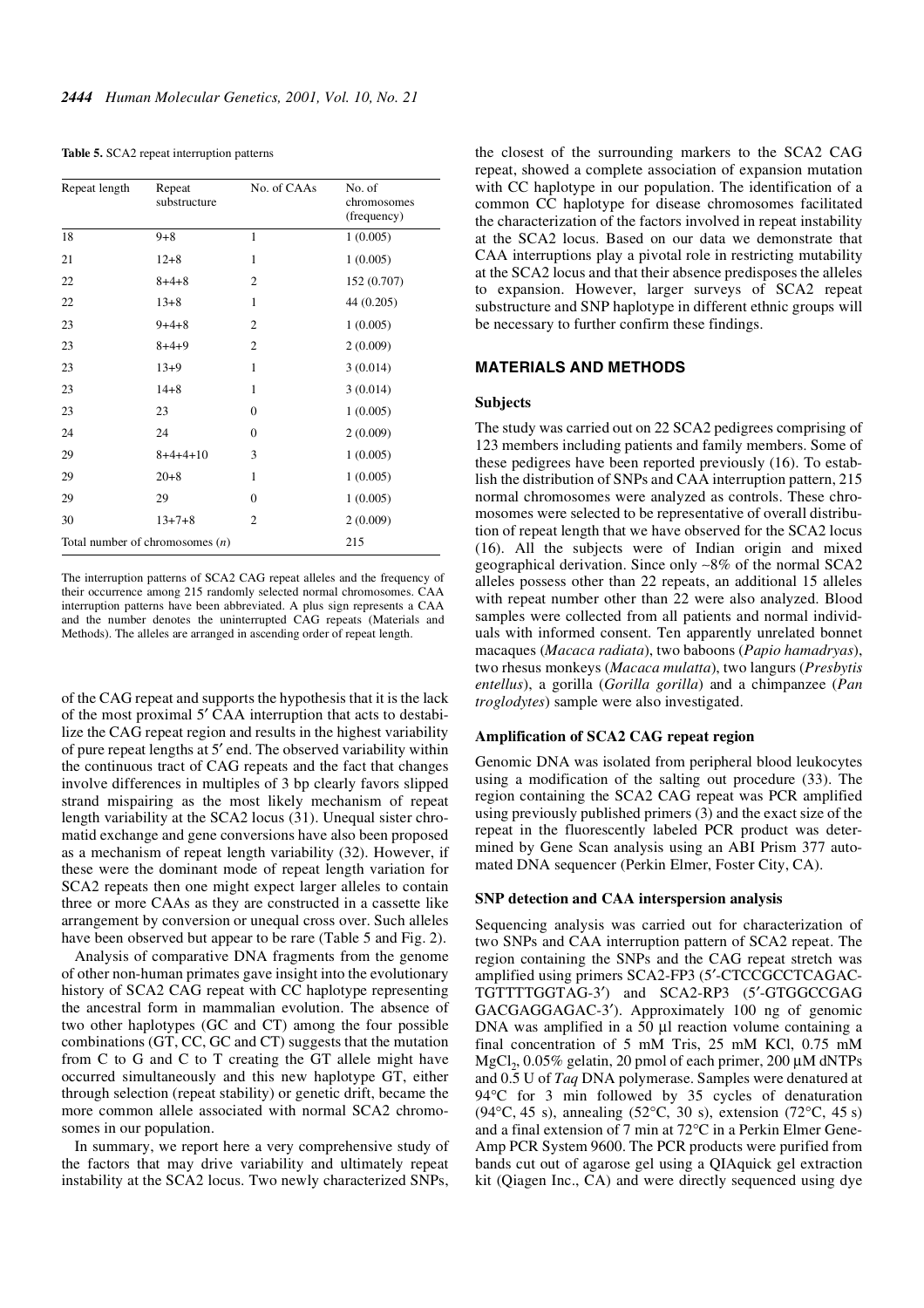terminator chemistry on an ABI Prism 377 automated DNA sequencer with the PCR primers. For SCA2 positive and normal control families, the phase of the two SNP alleles was determined based on the segregation pattern. For normal control individuals when sample showed homozygosity, phase was easily assigned. For heterozygous samples, the phases could be determined by performing sequencing on the parents' DNA samples and deducing the phase based on the segregation pattern. The phases could not be resolved unambiguously for some samples and were excluded from the study.

#### **Nomenclature of CAG repeat configuration**

CAG repeat interruption patterns are summarized as follows: a plus sign (+) designates the position of a CAA interruption and the number refers to the length of uninterrupted CAG repeats. A 8+4+8 allele, for example, symbolizes the sequence of  $(CAG)_8CAA(CAG)_4CAA(CAG)_8$ . CAA interruptions are described in the text as 5′ or 3′ relative to the orientation of transcription of the SCA2 gene.

#### **Haplotype analysis**

Haplotypes were generated for the SCA2 positive families using three microsatellite markers D12S1333, D12S1672 and D12S1332. These markers span a region around the SCA2 CAG repeat in the following order: telomere-D12S1333- 200 kb-D12S1672-350 kb-D12S1332-centromere, with D12S1333 and D12S1332 flanking the CAG repeat (Fig. 1). D12S1672 is in the first intron of the SCA2 gene and is 20 kb centromeric to the CAG repeat stretch, which is in the first exon of the SCA2 gene (3,34). The frequency of these markers was also determined in the normal control chromosomes. In all the analyses the CEPH family member 1347-02 was used as a control for verification of repeat size.

## **ACKNOWLEDGEMENTS**

We thank Dr Nitai P.Bhattacharyya and Dr Partha P.Majumder for their generous contribution of few normal and SCA2 samples for this study. We are grateful to Dr Q.Saleem for helpful discussions and Dr C.B.Rao for assistance with statistical analysis, Ms R.Jaya, Ms M.Ruchi and Ms T.Sakshi for help with Genescan and sequence analysis, and Ms Manju, Ms Gurjit and Ms Anuradha for technical support. We would like to acknowledge Ms Sanghamitra Roy for extraction of patient DNA samples. We would also like to thank the Primate Research Facilities of the National Institute of Immunology, New Delhi, the Indian Institute of Science, Bangalore and Dr Lalji Singh of the Centre for Cellular and Molecular Biology, Hyderabad, for providing the primate samples. Financial support from the Department of Biotechnology, Government of India to the Program on Functional Genomics to S.K.B. is duly acknowledged.

#### **REFERENCES**

- 1. Orr, H.T., Chung, M.Y., Banfi, S., Kwiatkowski, T.J.,Jr, Servadio, A., Beaudet, A.L., McCall, A.E., Duvick, L.A., Ranum, L.P. and Zoghbi, H.Y. (1993) Expansion of an unstable trinucleotide CAG repeat in spinocerebellar ataxia type 1. *Nat. Genet.*, **4**, 221–226.
- 2. Imbert, G., Saudou, F., Yvert, G., Devys, D., Trottier, Y., Garnier, J.M., Weber, C., Mandel, J.L., Cancel, G., Abbas, N. *et al.* (1996) Cloning of

the gene for spinocerebellar ataxia 2 reveals a locus with high sensitivity to expanded CAG/glutamine repeats. *Nat. Genet.*, **14**, 285–291.

- 3. Pulst, S.M., Nechiporuk, A., Nechiporuk, T., Gispert, S., Chen, X.N., Lopes-Cendes, I., Pearlman, S., Starkman, S., Orozco-Diaz, G., Lunkes, A. *et al.* (1996) Moderate expansion of a normally biallelic trinucleotide repeat in spinocerebellar ataxia type 2. *Nat. Genet.*, **4**, 269–276.
- 4. Sanpei, K., Takano, H., Igarashi, S., Sato, T., Oyake, M., Sasaki, H., Wakisaka, A., Tashiro, K., Ishida, Y., Ikeuchi, T. *et al.* (1996) Identification of the spinocerebellar ataxia type 2 gene using a direct identification of repeat expansion and cloning technique, DIRECT. *Nat. Genet.*, **14**, 277–284.
- 5. Kawaguchi, Y., Okamoto, T., Taniwaki, M., Aizawa, M., Inoue, M., Katayama, S., Kawakami, H., Nakamura, S., Nishimura, M., Akiguchi, I. *et al.* (1994) CAG expansion in a novel gene for Machado-Joseph disease at chromosome 14q32.1. *Nat. Genet.*, **8**, 221–227.
- 6. Zhuchenko, O., Bailey, J., Bonnen, P., Ashizawa, T., Stockton, D.W., Amos, C., Dobyns, W.B., Subramony, S.H., Zoghbi, H.Y. and Lee, C.C. (1997) Autosomal dominant cerebellar ataxia (SCA6) associated with small polyglutamine expansions in the alpha 1A-voltage-dependent calcium channel. *Nat. Genet.*, **15**, 62–69.
- 7. David, G., Abbas, N., Stevanin, G., Durr, A., Yvert, G., Cancel, G., Weber, C., Imbert, G., Saudou, F., Antoniou, E. *et al.* (1997) Cloning of the SCA7 gene reveals a highly unstable CAG repeat expansion. *Nat. Genet.*, **17**, 65–70.
- 8. Koob, M.D., Moseley, M.L., Schut, L.J., Benzow, K.A., Bird, T.D., Day, J.W. and Ranum, L.P. (1999) An untranslated CTG expansion causes a novel form of spinocerebellar ataxia (SCA8). *Nat. Genet.*, **21**, 379–384.
- 9. Matsuura, T., Yamagata, T., Burgess, D.L., Rasmussen, A., Grewal, R.P., Watase, K., Khajavi, M., McCall, A.E., Davis, C.F., Zu, L. *et al.* (2000) Large expansion of the ATTCT pentanucleotide repeat in spinocerebellar ataxia type 10. *Nat. Genet.*, **26**, 191–194.
- 10. Holmes, S.E., O'Hearn, E.E., McInnis, M.G., Gorelick-Feldman, D.A., Kleiderlein, J.J., Callahan, C., Kwak, N.G., Ingersoll-Ashworth, R.G., Sherr, M., Sumner, A.J. et al. (1999) Expansion of a novel CAG trinucleotide repeat in the 5′ region of PPP2R2B is associated with SCA12. *Nat. Genet.*, **23**, 391–392.
- 11. Gispert, S., Twells, R., Orozco, G., Brice, A., Weber, J., Heredero, L., Scheufler, K., Riley, B., Allotey, R., Nothers, C. *et al.* (1993) Chromosomal assignment of the second locus for autosomal dominant cerebellar ataxia (SCA2) to chromosome 12q23–24.1. *Nat. Genet.*, **4**, 295–299.
- 12. Cancel, G., Durr, A., Didierjean, O., Imbert, G., Burk, K., Lezin, A., Belal, S., Benomar, A., Abada-Bendib, M., Vial, C. *et al.* (1997) Molecular and clinical correlations in spinocerebellar ataxia 2: a study of 32 families. *Hum. Mol. Genet.*, **6**, 709–715.
- 13. Geschwind, D.H., Perlman, S., Figueroa, C.P., Treiman, L.J. and Pulst, S.M. (1997) The prevalence and wide clinical spectrum of the spinocerebellar ataxia type 2 trinucleotide repeat in patients with autosomal dominant cerebellar ataxia. *Am. J. Hum. Genet.*, **60**, 842–850.
- 14. Lorenzetti, D., Bohlega, S. and Zoghbi, H.Y. (1997) The expansion of the CAG repeat in ataxin-2 is a frequent cause of autosomal dominant spinocerebellar ataxia. *Neurology*, **49**, 1009–1013.
- 15. Giunti, P., Sabbadini, G., Sweeney, M.G., Davis, M.B., Veneziano, L., Mantuano, E., Federico, A., Plasmati, R., Frontali, M. and Wood, N.W. (1998) The role of the SCA2 trinucleotide repeat expansion in 89 autosomal dominant cerebellar ataxia families. Frequency, clinical and genetic correlates. *Brain*, **121**, 459–467.
- 16. Saleem, Q., Choudhry, S., Mukerji, M., Bashyam, L., Padma, M.V., Chakravarthy, A., Maheshwari, M.C., Jain, S. and Brahmachari, S.K. (2000) Molecular analysis of autosomal dominant hereditary ataxias in the Indian population: high frequency of SCA2 and evidence for a common founder mutation. *Hum. Genet.*, **106**, 179–187.
- 17. Weber, J.L. (1990) Informativeness of human (dC-dA)n.(dG-dT)n polymorphisms. *Genomics*, **7**, 524–530.
- 18. Bhandari, R. and Brahmachari, S.K. (1995) Analysis of CAG/CTG triplet repeats in the human genome: Implication of transcription factor gene regulation. *J. Biosci.*, **5**, 613–627.
- 19. Zoghbi, H.Y. (1996) The expanding world of ataxins. *Nat. Genet.*, **14**, 237–238.
- 20. Wells, R.D. and Warren, S.T. (1998) *Genetic Instability and Hereditary Neurological Disease*. Academic Press, San Diego, CA.
- 21. Chung, M.Y., Ranum, L.P., Duvick, L.A., Servadio, A., Zoghbi, H.Y. and Orr, H.T. (1993) Evidence for a mechanism predisposing to intergenerational CAG repeat instability in spinocerebellar ataxia type I. *Nat. Genet.*, **5**, 254–258.